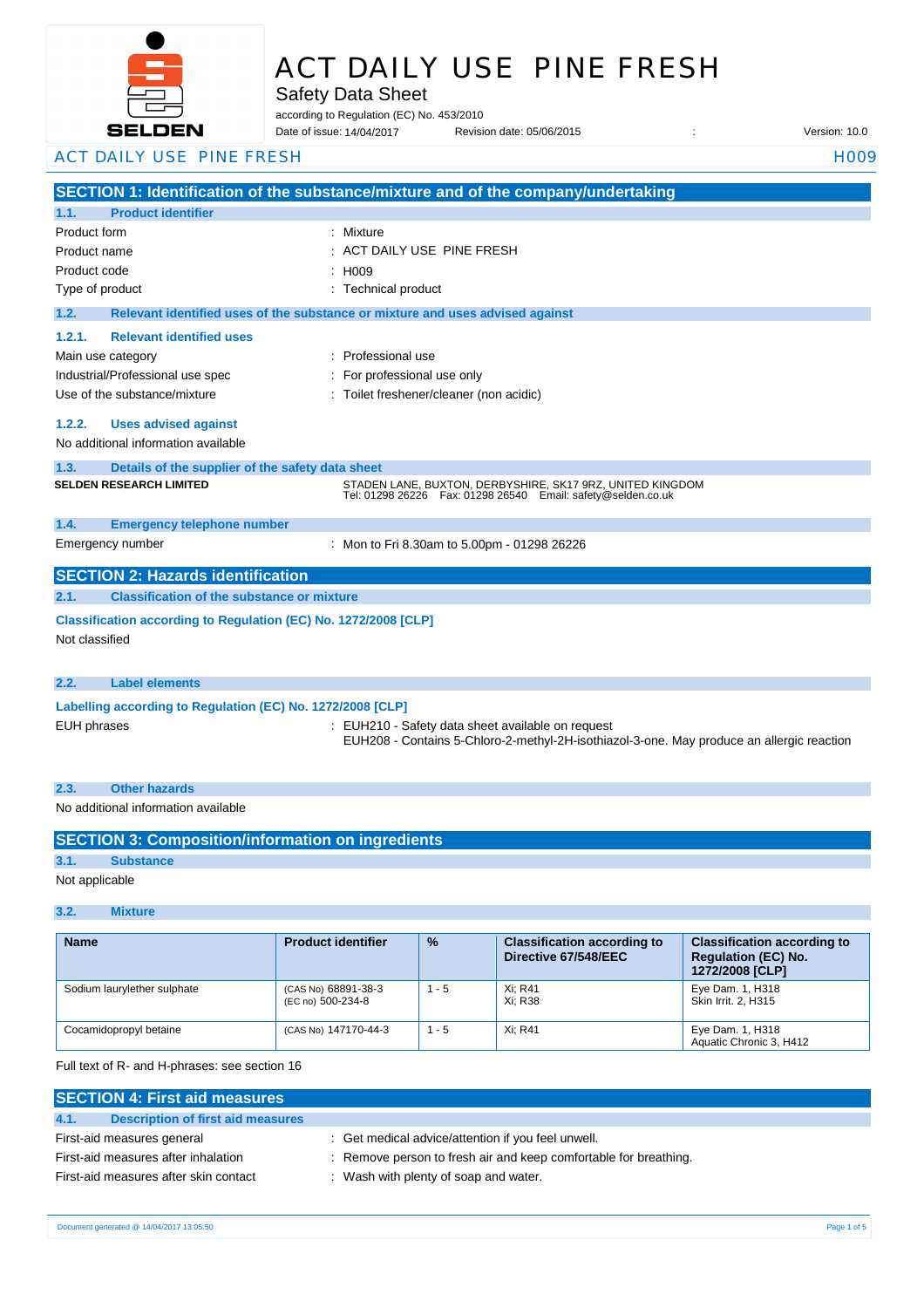| <b>ACT DAILY USE PINE FRESH</b>                                                                                                                                | H <sub>009</sub>                                                                                                                                                                                                                                                                                          |
|----------------------------------------------------------------------------------------------------------------------------------------------------------------|-----------------------------------------------------------------------------------------------------------------------------------------------------------------------------------------------------------------------------------------------------------------------------------------------------------|
| Safety Data Sheet                                                                                                                                              |                                                                                                                                                                                                                                                                                                           |
| according to Regulation (EC) No. 453/2010                                                                                                                      |                                                                                                                                                                                                                                                                                                           |
| First-aid measures after eye contact<br>First-aid measures after ingestion                                                                                     | : IF IN EYES: Rinse cautiously with water for several minutes. Remove contact lenses, if present<br>and easy to do. Continue rinsing. If eye irritation persists: Get medical advice/attention.<br>: Give nothing or a little water to drink. Get medical advice/attention if you feel unwell.            |
| 4.2.<br>Most important symptoms and effects, both acute and delayed                                                                                            |                                                                                                                                                                                                                                                                                                           |
| Symptoms/injuries after inhalation<br>Symptoms/injuries after skin contact<br>Symptoms/injuries after eye contact<br>Symptoms/injuries after ingestion<br>4.3. | : May cause respiratory irritation.<br>: Repeated exposure may cause skin dryness or cracking.<br>: Causes eye irritation.<br>May cause a light irritation of the linings of the mouth, throat, and gastrointestinal tract.<br>Indication of any immediate medical attention and special treatment needed |
| Treat symptomatically.                                                                                                                                         |                                                                                                                                                                                                                                                                                                           |
| <b>SECTION 5: Firefighting measures</b>                                                                                                                        |                                                                                                                                                                                                                                                                                                           |
| 5.1.<br><b>Extinguishing media</b>                                                                                                                             |                                                                                                                                                                                                                                                                                                           |
| Suitable extinguishing media                                                                                                                                   | : Carbon dioxide. Dry powder. Foam.                                                                                                                                                                                                                                                                       |
| 5.2.<br>Special hazards arising from the substance or mixture                                                                                                  |                                                                                                                                                                                                                                                                                                           |
| No additional information available                                                                                                                            |                                                                                                                                                                                                                                                                                                           |
| 5.3.<br><b>Advice for firefighters</b>                                                                                                                         |                                                                                                                                                                                                                                                                                                           |
| No additional information available                                                                                                                            |                                                                                                                                                                                                                                                                                                           |
| <b>SECTION 6: Accidental release measures</b>                                                                                                                  |                                                                                                                                                                                                                                                                                                           |
| 6.1.<br>Personal precautions, protective equipment and emergency procedures                                                                                    |                                                                                                                                                                                                                                                                                                           |
| 6.1.1.<br>For non-emergency personnel                                                                                                                          |                                                                                                                                                                                                                                                                                                           |
| <b>Emergency procedures</b>                                                                                                                                    | : Evacuate unnecessary personnel.                                                                                                                                                                                                                                                                         |
|                                                                                                                                                                |                                                                                                                                                                                                                                                                                                           |
| 6.1.2.<br>For emergency responders<br>Protective equipment                                                                                                     | : Use personal protective equipment as required.                                                                                                                                                                                                                                                          |
|                                                                                                                                                                |                                                                                                                                                                                                                                                                                                           |
| 6.2.<br><b>Environmental precautions</b><br>Avoid release to the environment.                                                                                  |                                                                                                                                                                                                                                                                                                           |
|                                                                                                                                                                |                                                                                                                                                                                                                                                                                                           |
| 6.3.<br>Methods and material for containment and cleaning up                                                                                                   |                                                                                                                                                                                                                                                                                                           |
| For containment                                                                                                                                                | : Collect spillage.                                                                                                                                                                                                                                                                                       |
| Methods for cleaning up                                                                                                                                        | : Soak up spills with inert solids, such as clay or diatomaceous earth as soon as possible.                                                                                                                                                                                                               |
| 6.4.<br><b>Reference to other sections</b>                                                                                                                     |                                                                                                                                                                                                                                                                                                           |
|                                                                                                                                                                | For further information refer to section 8: "Exposure controls/personal protection". For further information refer to section 13.                                                                                                                                                                         |
| <b>SECTION 7: Handling and storage</b>                                                                                                                         |                                                                                                                                                                                                                                                                                                           |
| <b>Precautions for safe handling</b><br>7.1.                                                                                                                   |                                                                                                                                                                                                                                                                                                           |
| Precautions for safe handling                                                                                                                                  | : Avoid contact with eyes.                                                                                                                                                                                                                                                                                |
| Hygiene measures                                                                                                                                               | : Do not eat, drink or smoke when using this product.                                                                                                                                                                                                                                                     |
| 7.2.<br>Conditions for safe storage, including any incompatibilities                                                                                           |                                                                                                                                                                                                                                                                                                           |
| <b>Technical measures</b>                                                                                                                                      | : Does not require any specific or particular technical measures.                                                                                                                                                                                                                                         |
| Storage conditions                                                                                                                                             | Keep container closed when not in use.                                                                                                                                                                                                                                                                    |
| Incompatible products                                                                                                                                          | Oxidizing agent. Strong acids. Strong bases.                                                                                                                                                                                                                                                              |
| Special rules on packaging                                                                                                                                     | : Keep only in original container.                                                                                                                                                                                                                                                                        |
| 7.3.<br><b>Specific end use(s)</b>                                                                                                                             |                                                                                                                                                                                                                                                                                                           |
| No additional information available                                                                                                                            |                                                                                                                                                                                                                                                                                                           |
| CECTION O. Funcation controlations                                                                                                                             |                                                                                                                                                                                                                                                                                                           |

**SECTION 8: Exposure controls/personal protection**

**8.1. Control parameters**

No additional information available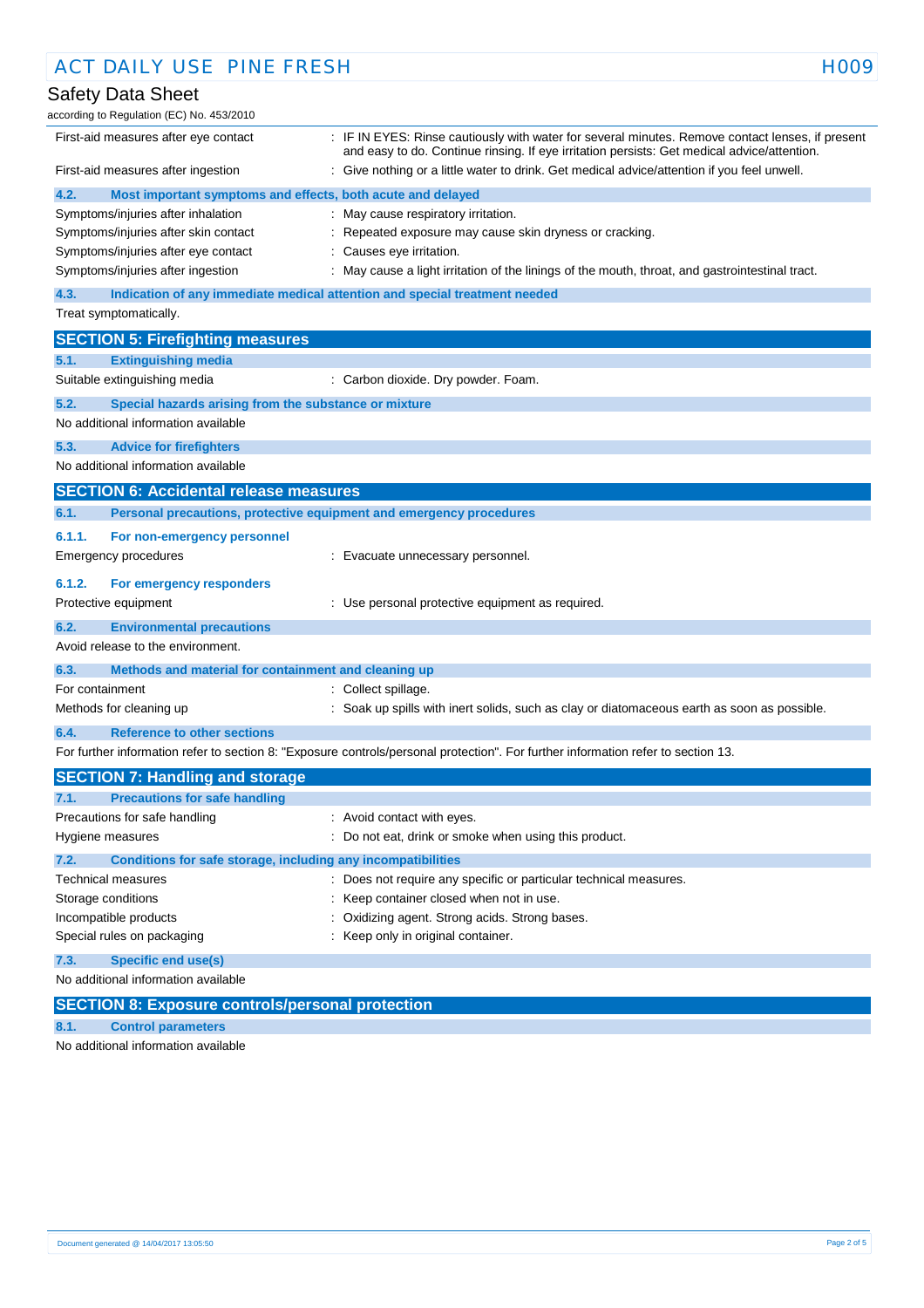# Safety Data Sheet

according to Regulation (EC) No. 453/2010

| 8.2.            | <b>Exposure controls</b>          |                                                        |
|-----------------|-----------------------------------|--------------------------------------------------------|
|                 | Materials for protective clothing | : Not required for normal conditions of use            |
| Hand protection |                                   | : In case of repeated or prolonged contact wear gloves |
| Eye protection  |                                   | : Not required for normal conditions of use            |
|                 | Skin and body protection          | : Not required for normal conditions of use            |
|                 | Respiratory protection            | : Not required for normal conditions of use            |

### **SECTION 9: Physical and chemical properties**

| Information on basic physical and chemical properties<br>9.1. |                   |
|---------------------------------------------------------------|-------------------|
| Physical state                                                | Liquid            |
| Appearance                                                    | Mobile liquid.    |
| Colour                                                        | dark green.       |
| Odour                                                         | sharp.            |
| Odour threshold                                               | No data available |
| рH                                                            | -7                |
| Relative evaporation rate (butylacetate=1)                    | No data available |
| Melting point                                                 | No data available |
| Freezing point                                                | No data available |
| Boiling point                                                 | No data available |
| Flash point                                                   | No data available |
| Auto-ignition temperature                                     | No data available |
| Decomposition temperature                                     | No data available |
| Flammability (solid, gas)                                     | No data available |
| Vapour pressure                                               | No data available |
| Relative vapour density at 20 °C                              | No data available |
| Relative density                                              | 1                 |
| Solubility                                                    | No data available |
| Log Pow                                                       | No data available |
| Viscosity, kinematic                                          | No data available |
| Viscosity, dynamic                                            | No data available |
| Explosive properties                                          | No data available |
| Oxidising properties                                          | No data available |
| <b>Explosive limits</b>                                       | No data available |

#### **9.2. Other information**

No additional information available

|                                     | <b>SECTION 10: Stability and reactivity</b>  |  |  |
|-------------------------------------|----------------------------------------------|--|--|
| 10.1.                               | <b>Reactivity</b>                            |  |  |
|                                     | No additional information available          |  |  |
| 10.2.                               | <b>Chemical stability</b>                    |  |  |
|                                     | Stable under normal conditions.              |  |  |
| 10.3.                               | <b>Possibility of hazardous reactions</b>    |  |  |
|                                     | No additional information available          |  |  |
| 10.4.                               | <b>Conditions to avoid</b>                   |  |  |
| No additional information available |                                              |  |  |
| 10.5.                               | <b>Incompatible materials</b>                |  |  |
|                                     | No additional information available          |  |  |
| 10.6.                               | <b>Hazardous decomposition products</b>      |  |  |
|                                     | No additional information available          |  |  |
|                                     | <b>SECTION 11: Toxicological information</b> |  |  |

# **11.1. Information on toxicological effects**

Acute toxicity **in the case of the case of the case of the case of the case of the case of the case of the case of the case of the case of the case of the case of the case of the case of the case of the case of the case of**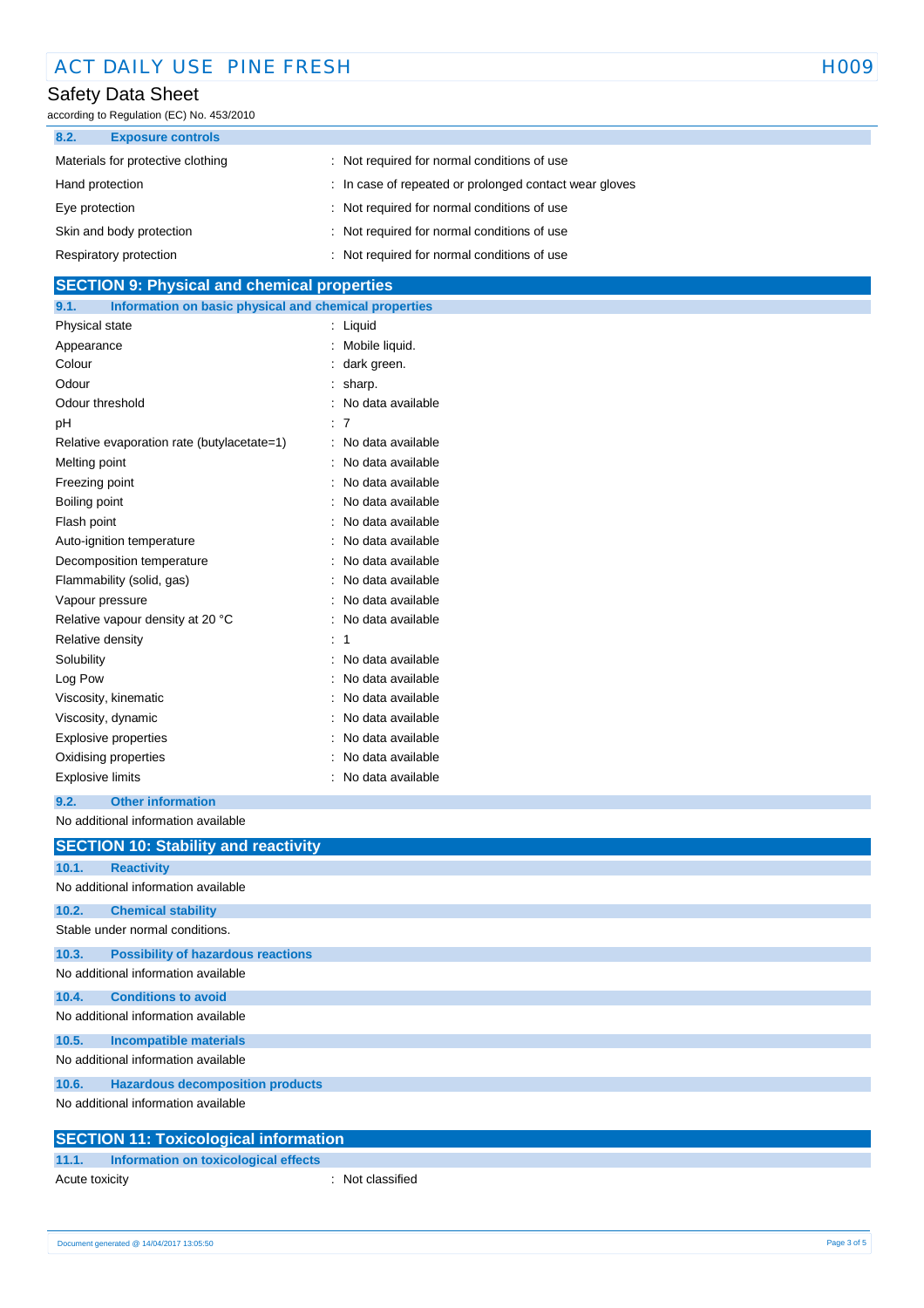# Safety Data Sheet

according to Regulation (EC) No. 453/2010

| Skin corrosion/irritation                             | $\therefore$ Not classified |
|-------------------------------------------------------|-----------------------------|
|                                                       | pH: 7                       |
| Serious eye damage/irritation                         | Not classified              |
|                                                       | pH: 7                       |
| Respiratory or skin sensitisation                     | : Not classified            |
| Germ cell mutagenicity                                | : Not classified            |
| Carcinogenicity                                       | $\therefore$ Not classified |
| Reproductive toxicity                                 | : Not classified            |
| Specific target organ toxicity (single exposure)      | : Not classified            |
| Specific target organ toxicity (repeated<br>exposure) | : Not classified            |
| Aspiration hazard                                     | : Not classified            |

| <b>SECTION 12: Ecological information</b>          |                     |  |  |
|----------------------------------------------------|---------------------|--|--|
| 12.1.<br><b>Toxicity</b>                           |                     |  |  |
| Cocamidopropyl betaine (147170-44-3)               |                     |  |  |
| LC50 fishes 1                                      | $> 1(1 - 10)$ mg/kg |  |  |
| EC50 Daphnia 1                                     | $> 1 (1 - 10)$ mg/l |  |  |
| ErC50 (other aquatic plants)                       | $> 1 (1 - 10)$ mg/l |  |  |
| NOEC chronic fish                                  | $= 1$ mg/l          |  |  |
| NOEC chronic crustacea                             | $= 1$ mg/l          |  |  |
| 12.2.<br><b>Persistence and degradability</b>      |                     |  |  |
| No additional information available                |                     |  |  |
| 12.3.<br><b>Bioaccumulative potential</b>          |                     |  |  |
| No additional information available                |                     |  |  |
| <b>Mobility in soil</b><br>12.4.                   |                     |  |  |
| No additional information available                |                     |  |  |
| <b>Results of PBT and vPvB assessment</b><br>12.5. |                     |  |  |
| No additional information available                |                     |  |  |
| 12.6.<br><b>Other adverse effects</b>              |                     |  |  |
| No additional information available                |                     |  |  |
| <b>SECTION 13: Disposal considerations</b>         |                     |  |  |
| 13.1.<br><b>Waste treatment methods</b>            |                     |  |  |
| No additional information available                |                     |  |  |
| <b>SECTION 14: Transport information</b>           |                     |  |  |
| In accordance with ADR / RID / IMDG / IATA / ADN   |                     |  |  |
| 14.1.<br><b>UN number</b>                          |                     |  |  |
| Not regulated for transport                        |                     |  |  |
| <b>UN proper shipping name</b><br>14.2.            |                     |  |  |
| Proper Shipping Name (ADR)                         | : Not applicable    |  |  |
| Proper Shipping Name (IMDG)                        | Not applicable      |  |  |
| Proper Shipping Name (IATA)                        | : Not applicable    |  |  |
| <b>Transport hazard class(es)</b><br>14.3.         |                     |  |  |
| <b>ADR</b>                                         |                     |  |  |
| Transport hazard class(es) (ADR)                   | : Not applicable    |  |  |
| <b>IMDG</b>                                        |                     |  |  |
| Transport hazard class(es) (IMDG)                  | : Not applicable    |  |  |
| <b>IATA</b>                                        |                     |  |  |
| Transport hazard class(es) (IATA)                  | : Not applicable    |  |  |